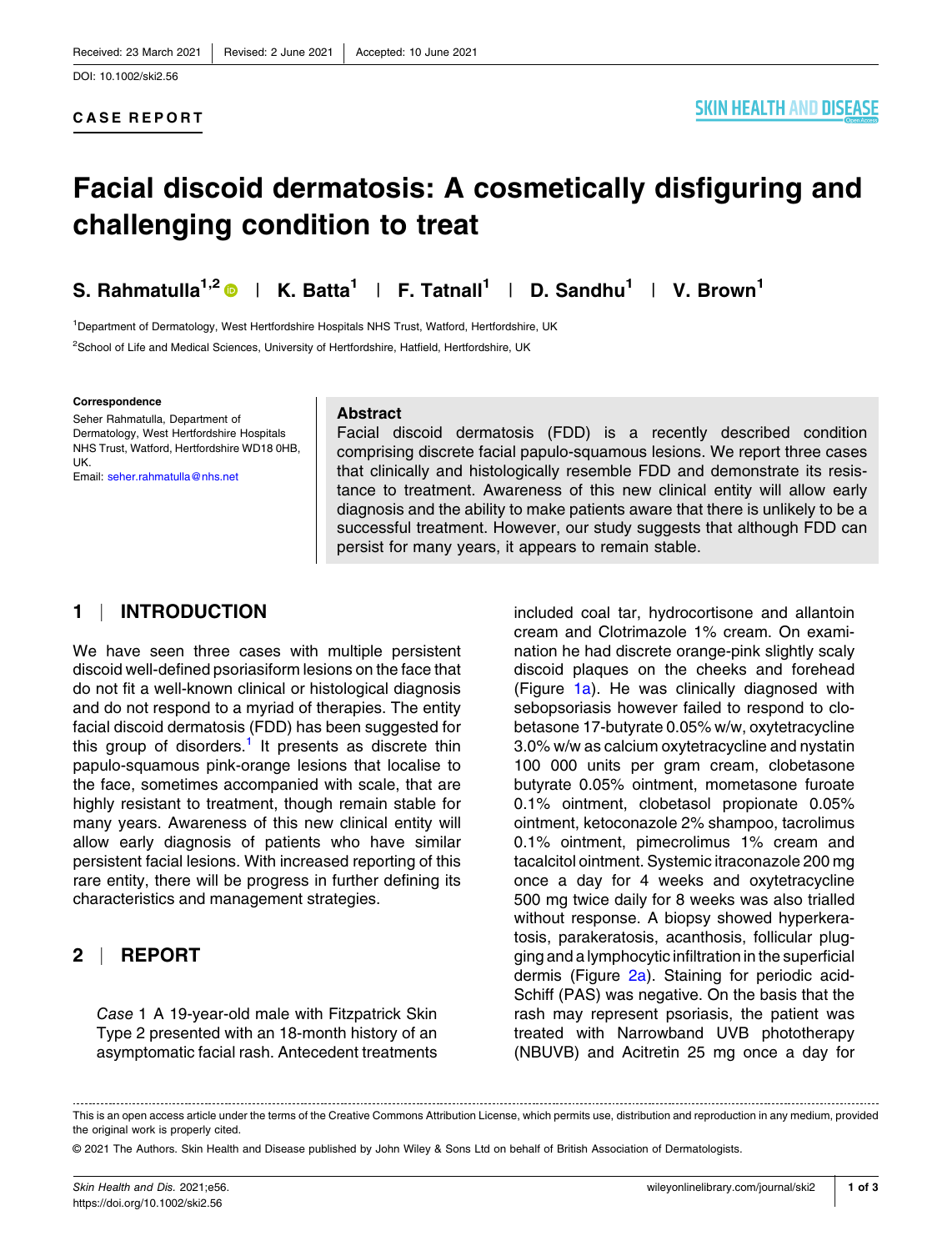<span id="page-1-0"></span>



**FIGURE 1** (a) Case 1 (b) Case 2 (c) Case 3. All three cases showed well‐defined facial erythematous plaques

8 weeks but the facial plaques persisted. A trial of hydroxychloroquine 200 mg twice daily for 12 weeks for a presumed clinical diagnosis of discoid lupus erythematosus (DLE) gave no clinical improvement. This was followed by cryotherapy and five sessions of pulsed dye laser which was also ineffective. His lesions have persisted but have remained stable in number and extent without progression during a follow up period of 8 years.

*Case* 2 A 40‐year‐old female with Fitzpatrick Skin Type 4 presented with a 7‐year history of multiple asymptomatic facial erythematous plaques, which had been treated with miconazole nitrate with hydrocortisone cream with no benefit. On examination, she had multiple small discoid erythematous plaques on her face (Figure 1b). Differential diagnoses included DLE and psoriasis. Histological examination from one of the plaques showed hyperkeratosis, acanthosis and a

#### **What is already known about this topic?**

� Facial Discoid Dermatoses presents as papulosquamous lesions that localise to the face; it is resistant to all therapies.

#### **What does this study add?**

� Increases the awareness of this condition so that earlier diagnosis can be made.

dermal lymphocytic infiltrate (Figure [2b\)](#page-2-0). Staining for PAS was negative. She was treated for a presumed clinical diagnosis of DLE, however, failed to respond to topical steroids (mometasone furoate 0.1% ointment and clobetasol propionate 0.05% ointment), tacrolimus 0.1% ointment and a 6‐month course of hydroxychloroquine 200 mg twice daily. A repeat biopsy showed some psoriasiform changes, and therefore, she received a course of NBUVB followed by calcipotriene ointment which was ineffective.

*Case* 3 A 44‐year‐old female with Fitzpatrick Skin Type 3 presented with asymptomatic facial plaques which had gradually increased in number and had been unresponsive to mildly potent topical corticosteroids. She had a history of depression treated with fluoxetine. Examination revealed 4 mildly scaly erythematous discoid plaques on the face (Figure 1c). Skin scraping was negative for mycology. Given the clinical suspicion of DLE, a skin biopsy was performed which showed hyperkeratosis, focal parakeratosis, acanthosis, follicular plugging and a dermal lymphocytic infiltrate (Figure [2c\)](#page-2-0). Treatment for presumed DLE with mometasone furoate 0.1% ointment, clobetasol propionate 0.05% ointment and hydroxychloroquine 200 mg twice a day for 6 months was unsuccessful. She was diagnosed with FDD and, recognising the resistance of this condition to treatment, she was not offered any further therapeutic options.

## **3** | **DISCUSSION**

FDD was first reported in 2010. It is an under recognised condition characterised by persistent orange‐pink annular plaques, with variable surface scale, that localise to the face and neck.<sup>[1](#page-2-0)</sup>

Multiple therapies have been trialled without success in the reports published to date. $1-4$  Topical